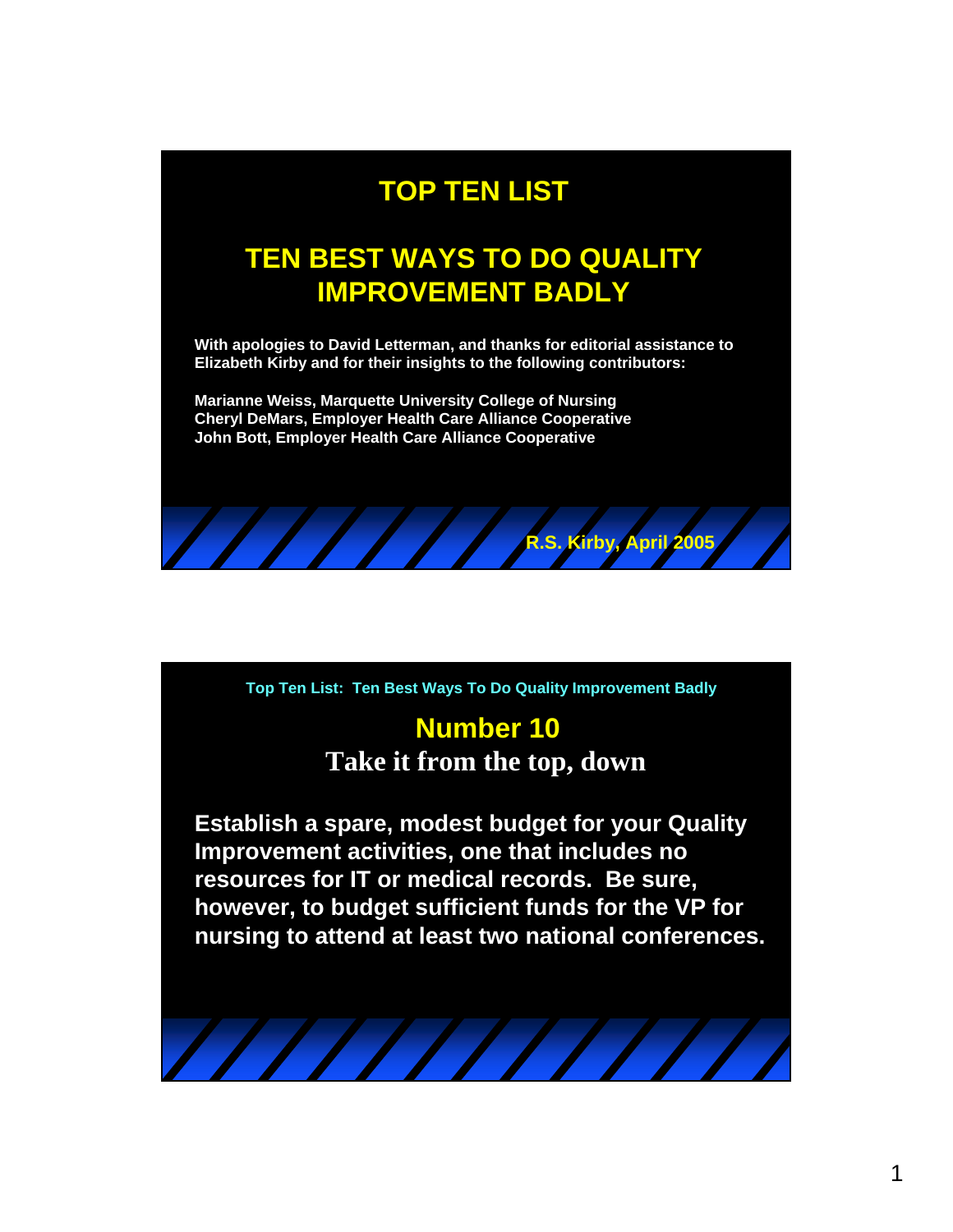## **Number 9**

**Humpty-dumpty sat on a wall**

**Tell all of the staff members participating in the QI project that their jobs are on the line if the initiative is not successful.**

**Top Ten List: Ten Best Ways To Do Quality Improvement Badly**

## **Number 8**

**For the greater glory of all?**

**Make sure that it is clearly understood that the QI project will benefit the doctors in your clinic, but the staff nurses will do all the work.**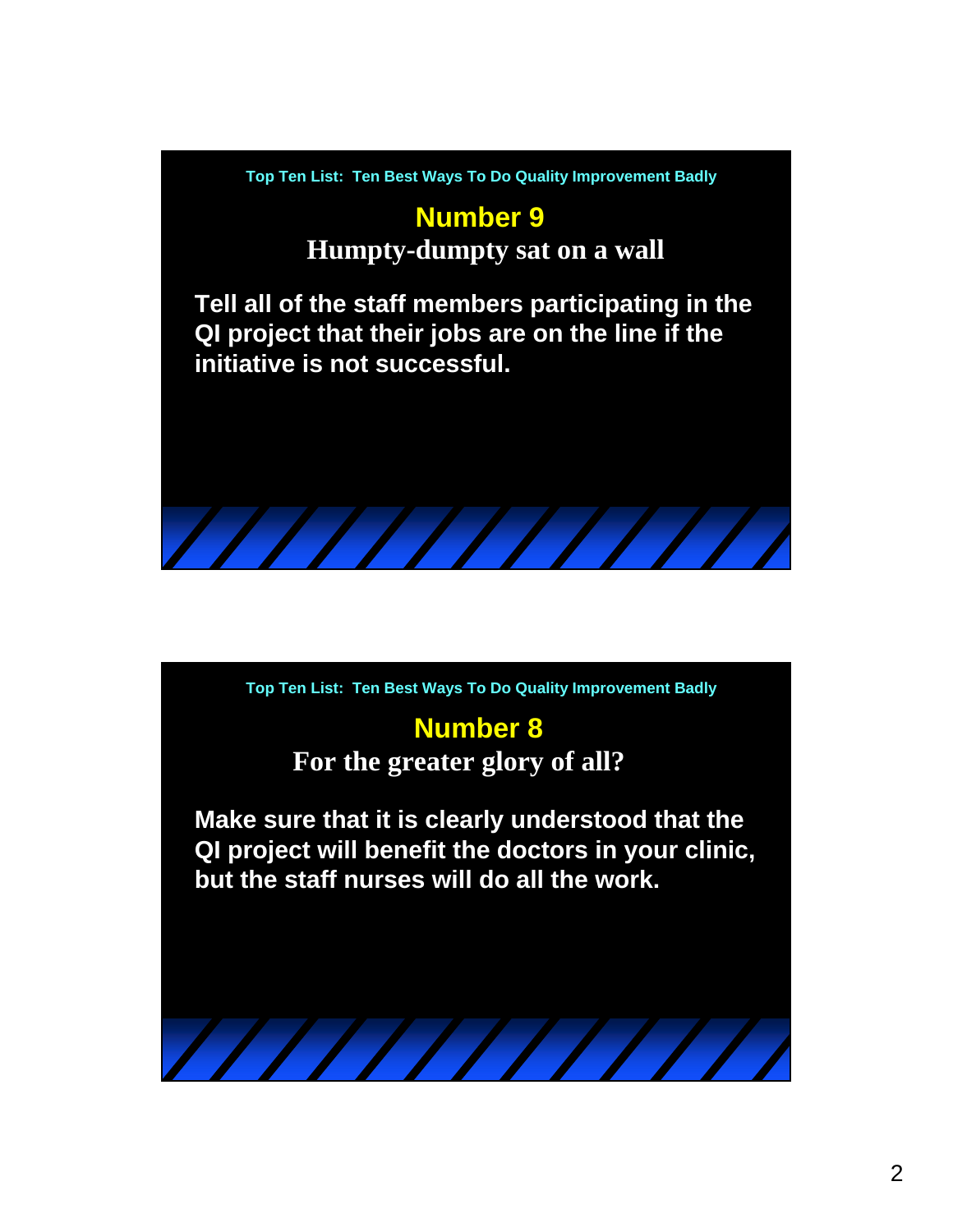### **Addendum to Number 8**

**The best and most innovative ideas for QI are being developed in other organizations and industries. Cherry-pick from successes outside of health care, then shoehorn their methods to fit your situation and context.**

**If the QI process fails, tell your administrators it was impossible to make the round pegs fit square holes.**

**Top Ten List: Ten Best Ways To Do Quality Improvement Badly**

### **Number 7**

**If at first you don't fricasse, should you fry, fry a hen?**

**If the first QI project is not a success, QI is a failure in your hospital and should never be tried again.**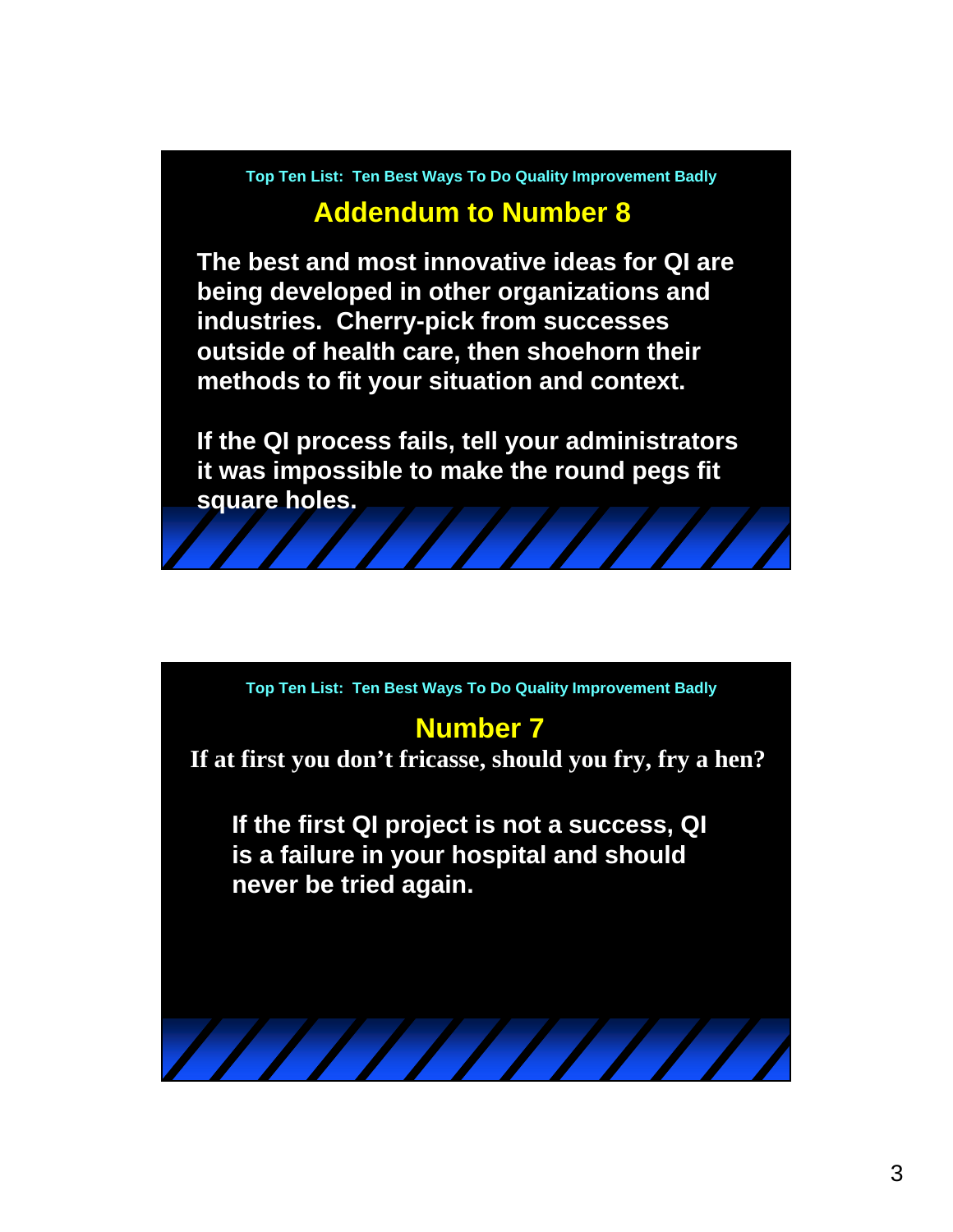#### **Number 6 Cart before the horse**

**Focus only on those activities that are costeffective, but define cost-effectiveness only after the conclusion of the project.**

**Corollary: Always select QI projects before completing studies to determine what isn't working.**



### **Number 5**

#### **The train don't run on that track no more**

**Change the focus of the initiative before it has been implemented, but after most staff have been trained.**

**Corollary: If QI Plan A is too expensive, switch to Plan B. Creating the appearance of TQM is more important than actually practicing it.**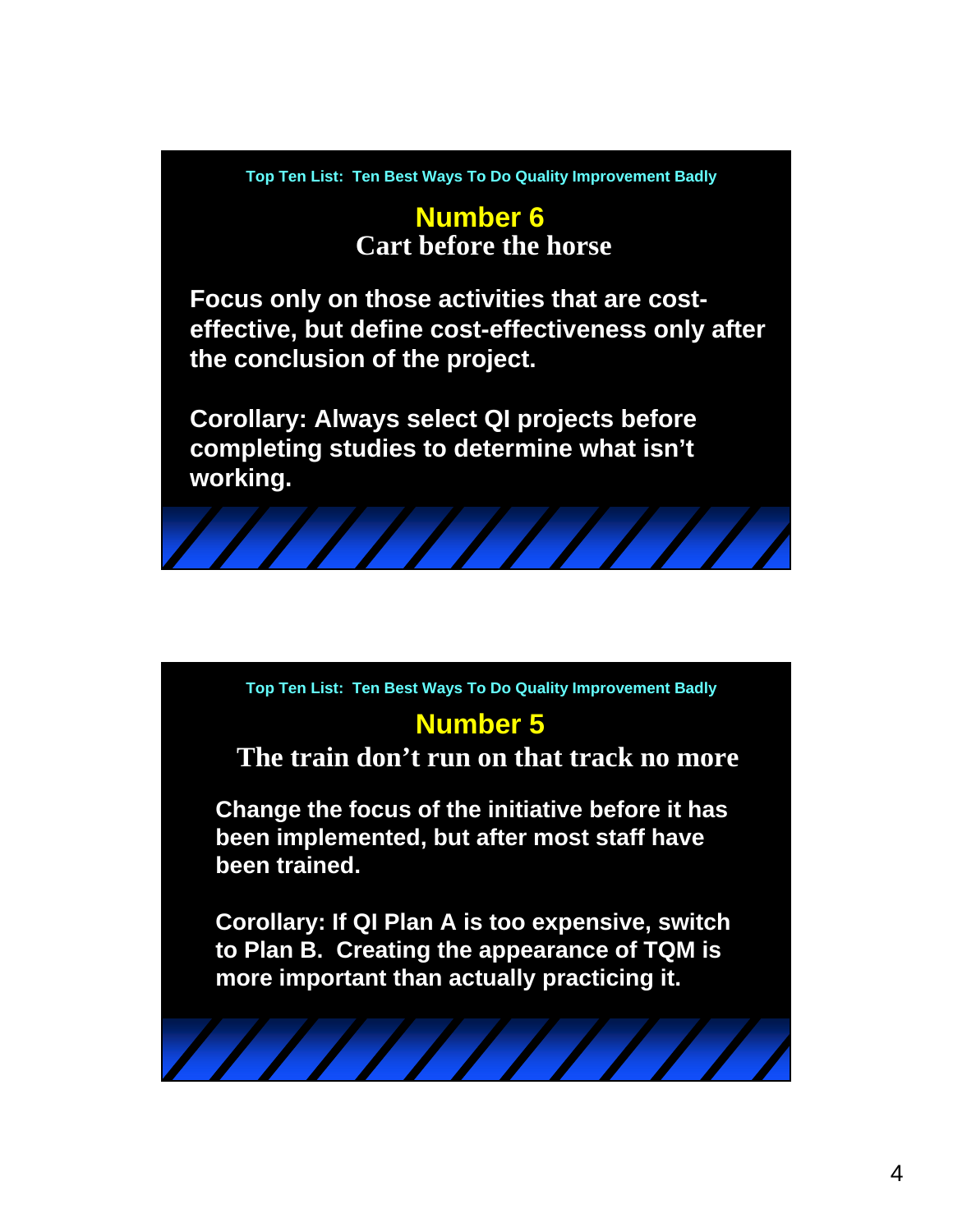**Number 4**

**Once upon a time**

**Base your benchmarks on anecdotal evidence.**

**Corollary: if this isn't satisfactory, balance the perfect with the good. So . . .**

**Wait until you have 'perfect' data to begin your QI project.**

**Top Ten List: Ten Best Ways To Do Quality Improvement Badly**

#### **Number 3 All numbers are created equal**

**Data are always accurate and reliable. Take no special pains to ensure that the data necessary to monitor and evaluate the QI project are collected properly.**